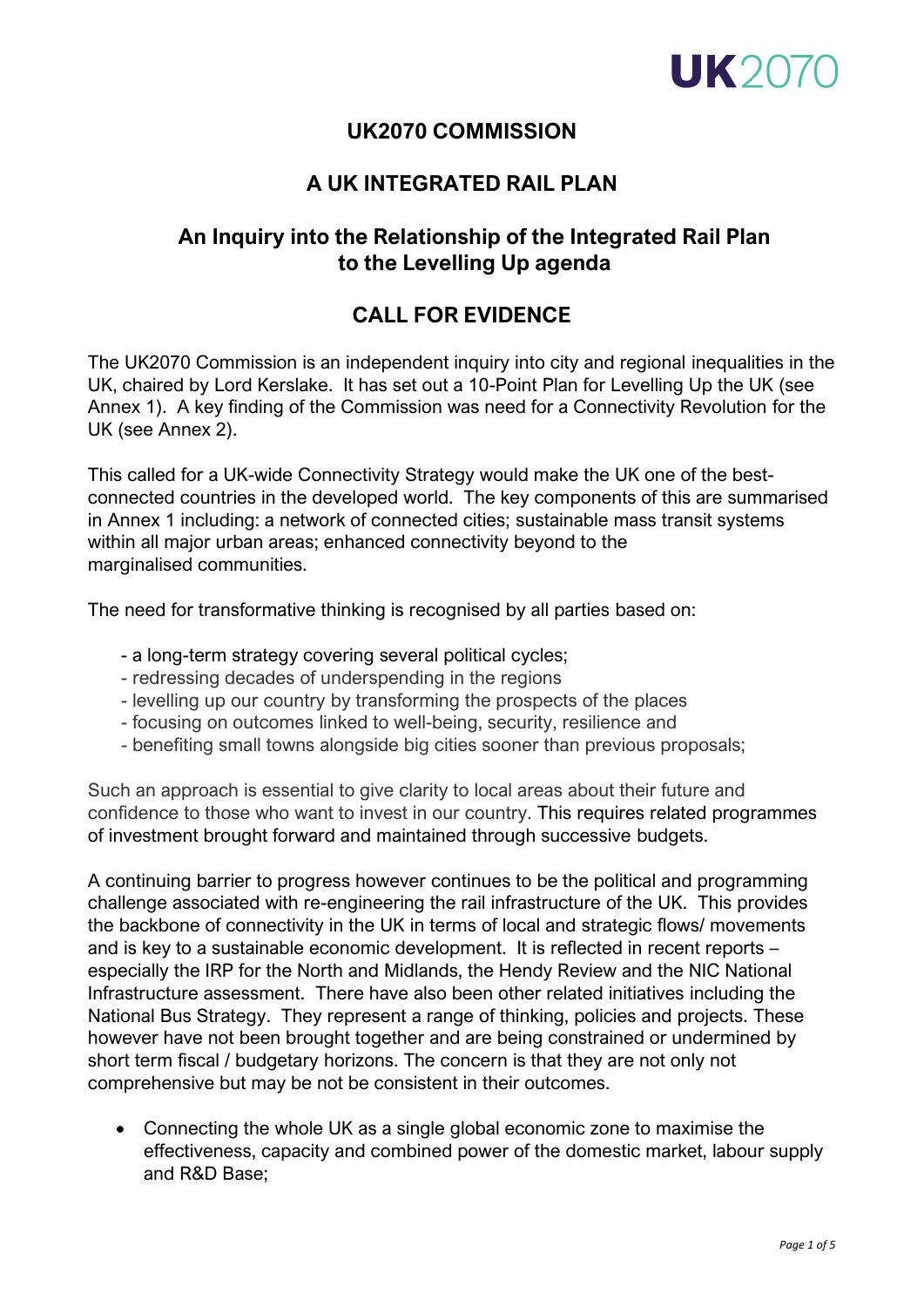

- Ensuring a just transition to a zero-carbon economy, given the critical role of transport in energy demands; and
- Rebalancing the economic geography of the UK to deliver a fairer and stronger society which is no longer so dependent upon the success of London and the Wider South East.

A central challenge to delivering these goals lies in the way that decisions are taken in the UK. The current system is not fit for purpose. The key issues have been highlighted by the UK2070 Commission report *Make No Little Plans* (Section 2).

The UK2070 Commission has therefore set up an Inquiry in support of the long-standing aspirations for a Connectivity Revolution through an Integrated Rail Plan. Its focus is not on the detailed components of the Strategy that the UK needs, but on the capacity to make any coherent strategy – i.e., the way decisions are taken.

In order to help the Inquiry, the UK2070 Commission is making a Call for Evidence from all interested parties. All views are welcome. Contributions and evidence on the four key issues around how decisions are taken:

- **Long-term Commitment:** How can we best secure commitment to a long-term strategy, and what statutory of other status should it have to deliver this?
- **Immediate Priorities:** What actions need to be taken in the short term (within this parliamentary cycle and in the first years of any new administration, to commit action which is essential for any strategic framework and make sure future options are not foreclosed?
- **Wider Policy Relationships**: What wider policy inter-relationships need to be taken into account in promoting a National Integrated Rail Plan?
- **Institutional Barriers**: What are the barriers to more effective future relationships between industry, government and communities? What are the implications for further devolution to local government, especially Combined Authorities?

Submissions should be made by as an input to a report to be published, and submitted to Government, later this year.

Any person or organisation interested in submitting evidence to the Inquiry should do so by 30<sup>th</sup> June 2022 to the following email address [UK2070Commisison@turntown.com](mailto:UK2070Commisison@turntown.com) and:

- o State clearly who the submission is from, i.e., whether from yourself in a personal capacity or sent on behalf of an organisation
- o As far as possible comprise a single document attachment to the email
- $\circ$  If more than 2000 words, please include a summary of the evidence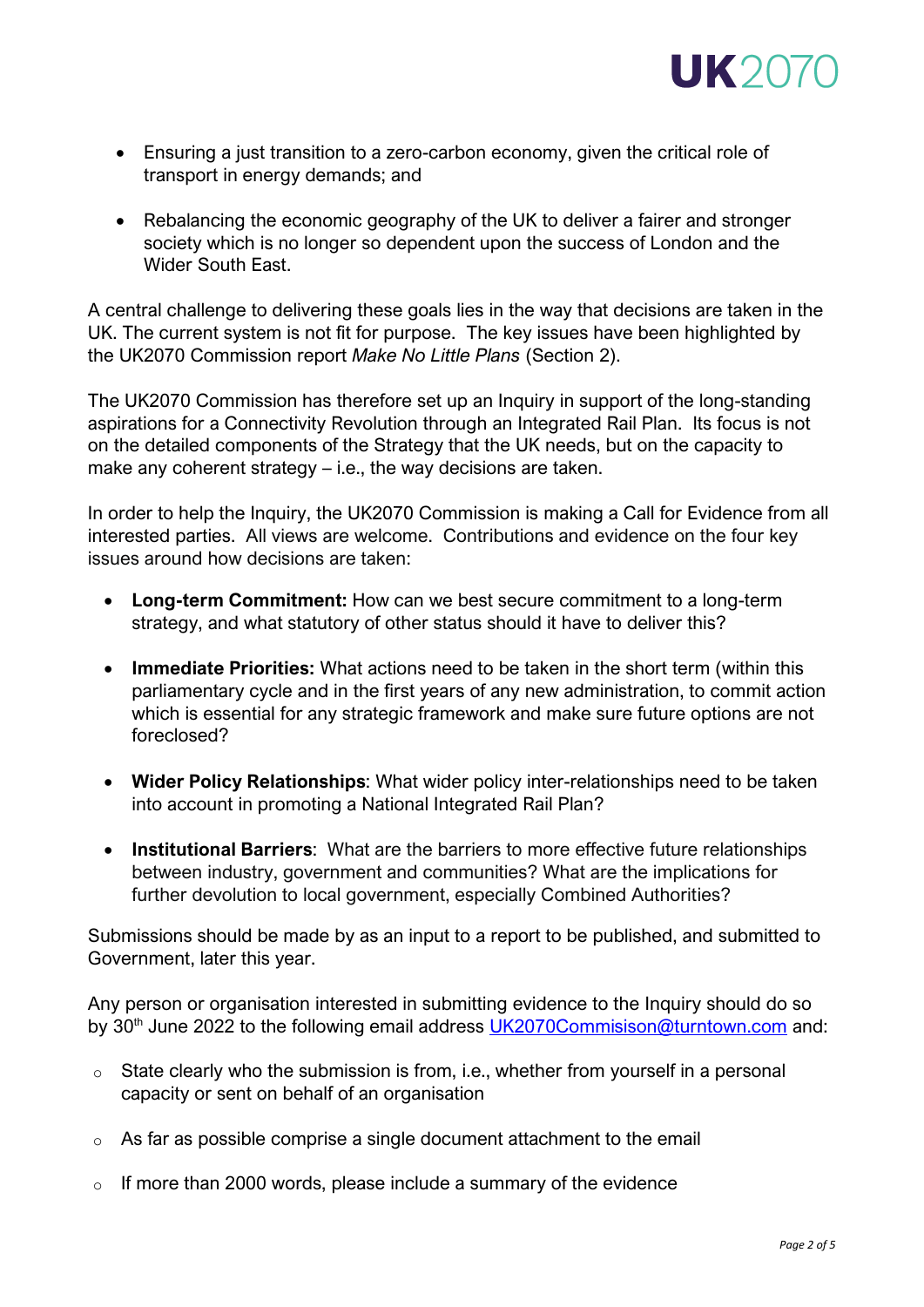

- o Include a short summary in bullet point form and be in Word format
- o Supply an email address so a copy of the Inquiry's report can be sent to you upon publication; and

For data protection purposes, individuals submitting written evidence would send their contact details separately in a covering email.

If you have any question, please do not hesitate to contact [UK2070Commisison@turntown.com](mailto:UK2070Commisison@turntown.com)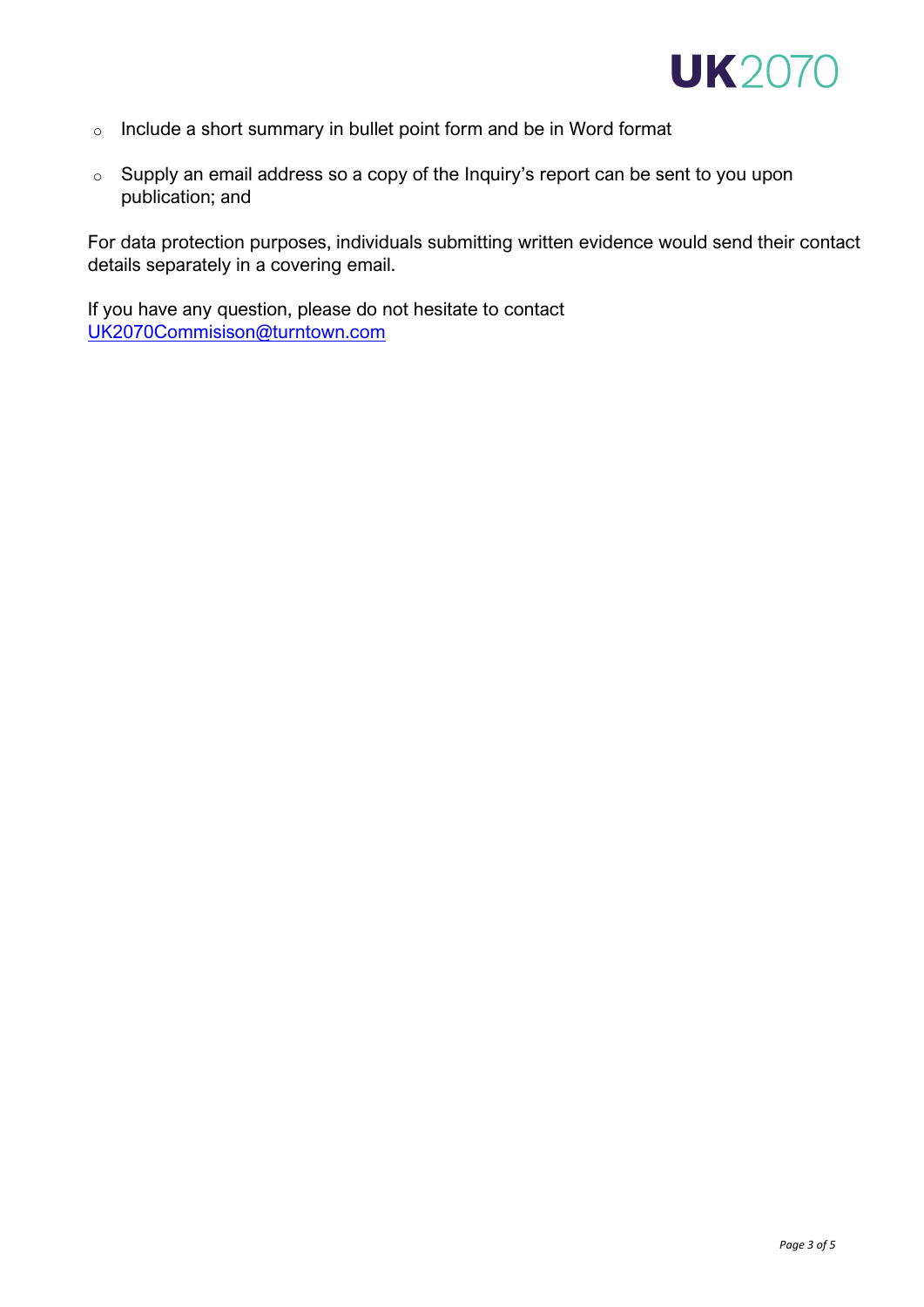

## **ANNEX 1: UK2070 10-Point Plan (Taken from the [UK2070 Report October](http://uk2070.org.uk/wp-content/uploads/2020/09/Go-Big-Go-Local.pdf) 2020)**

- **A Spatially Just Transition to Zero-carbon** to seize the opportunity to tackle climate change and re-balance the economy, ensuring there is an explicit spatial dimension to the UK's plan to become zero carbon by 2050.
- **Delivering a Connectivity Revolution** investing in a new connectivity revolution, transforming the connections between cities, within cities and beyond cities to poorly connected towns through increasing infrastructure investment to at least 3% of GDP per annum.
- **Creating New Global Centres of Excellence** harnessing increased investment in research and development to create 'hub and spoke' networks of excellence and growth across the country comparable to the economic impact of the 'golden triangle' of London, Oxford and Cambridge.
- **Strengthening the Foundations of Local Economies** by strengthening economies in disadvantaged towns and empowering local leadership to develop economic capacity and promote resilience and wellbeing.
- **Rethinking the Housing Crisis**, recognising housing as part of national infrastructure and ensuring that the supply of new housing is aligned with the needs of the economy.
- **Harnessing Cultural & Environmental Assets** increasing the focus of policy and funding on assets outside of London.
- **Implementing a Comprehensive Devolution** shifting power and funding away from Westminster and Whitehall through a radical programme of devolution and allowing different places to progress through different levels of devolution according to local ambition, need and capacity.
- **Future Skilling the UK** tackling the historic under-performance of the UK on skills through national plans to raise attainment levels, especially in those skills needed to achieve the levels of the best performing places.
- **Levelling UP Access to Funds** tripling the size of the Shared Prosperity Fund for 20 years, with clear spatial priorities, delivering an extra expenditure of £200bn over that already planned.
- **Shaping the UK2070 Future. A National Spatial Plan for England** tasking the National Infrastructure Commission with creating a national spatial plan for England and linking to those in Scotland, Wales and Northern Ireland, to guide investment and to support local and regional spatial plans.

#### **Changing the Way Decisions are Made**

In order to deliver the above actions a powerful ministerially led cross- government committee needs to be established with a dedicated team, to oversee delivery and embed levelling up, supported by spatial analysis, flexible funding and new measures of success, including a review of the Green Book appraisal methodology on the way major projects and local priorities are funded and assessed.